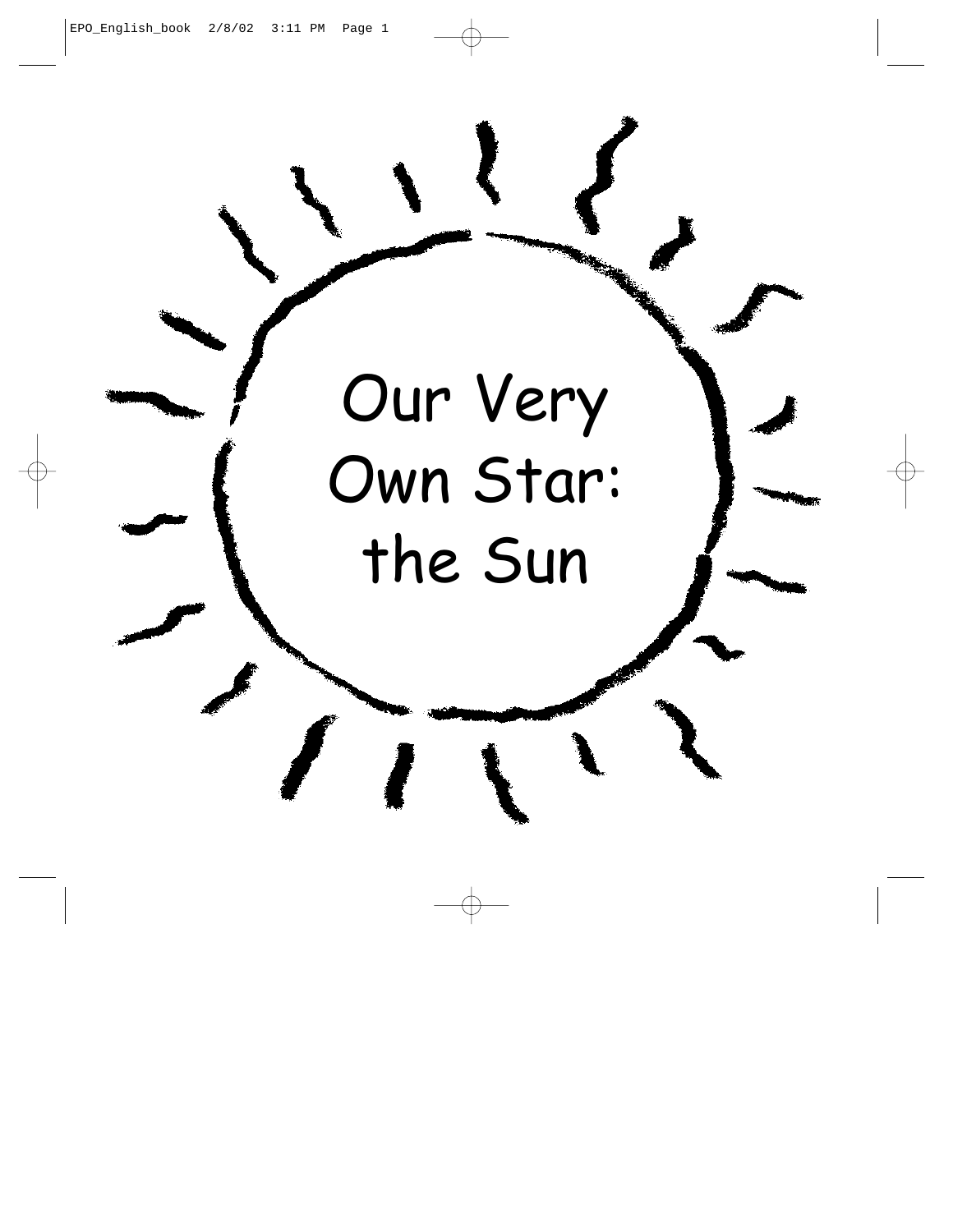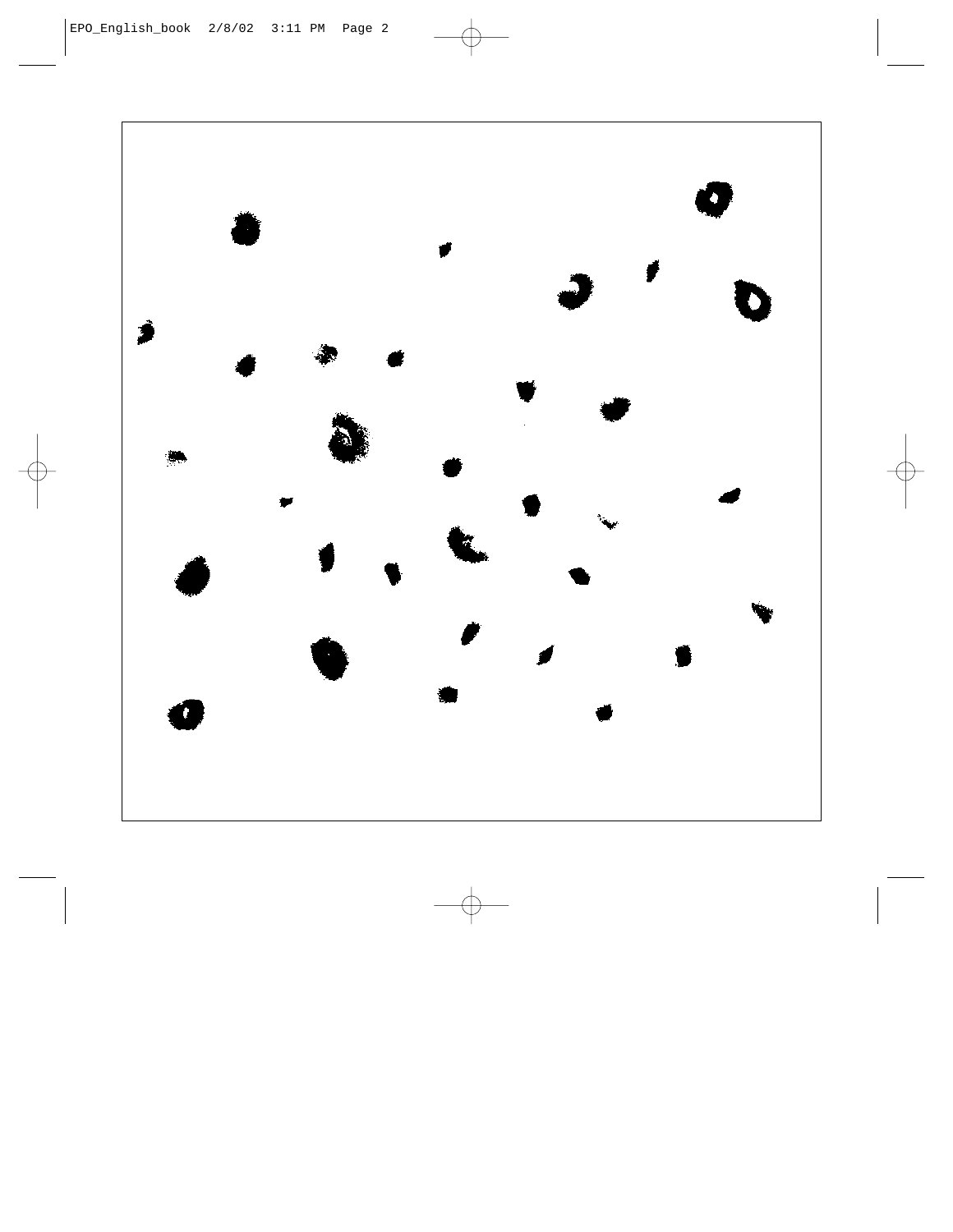When you look at the night sky filled with stars, have you ever wondered what a star is?

Walk outside on a clear day and say, "Hello!" to our very own star - the Sun! (But don't ever look directly at the Sun. You may damage your eyes.)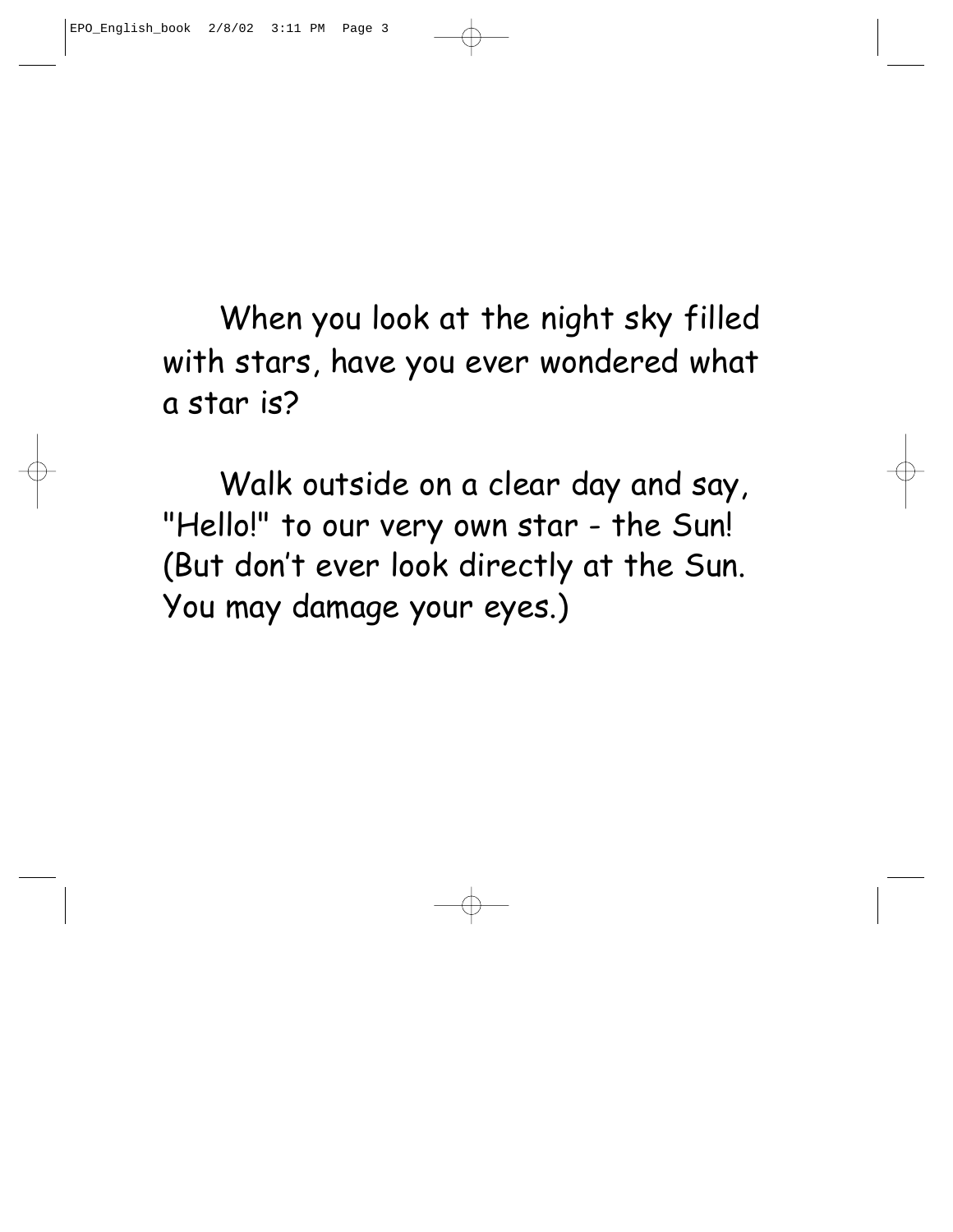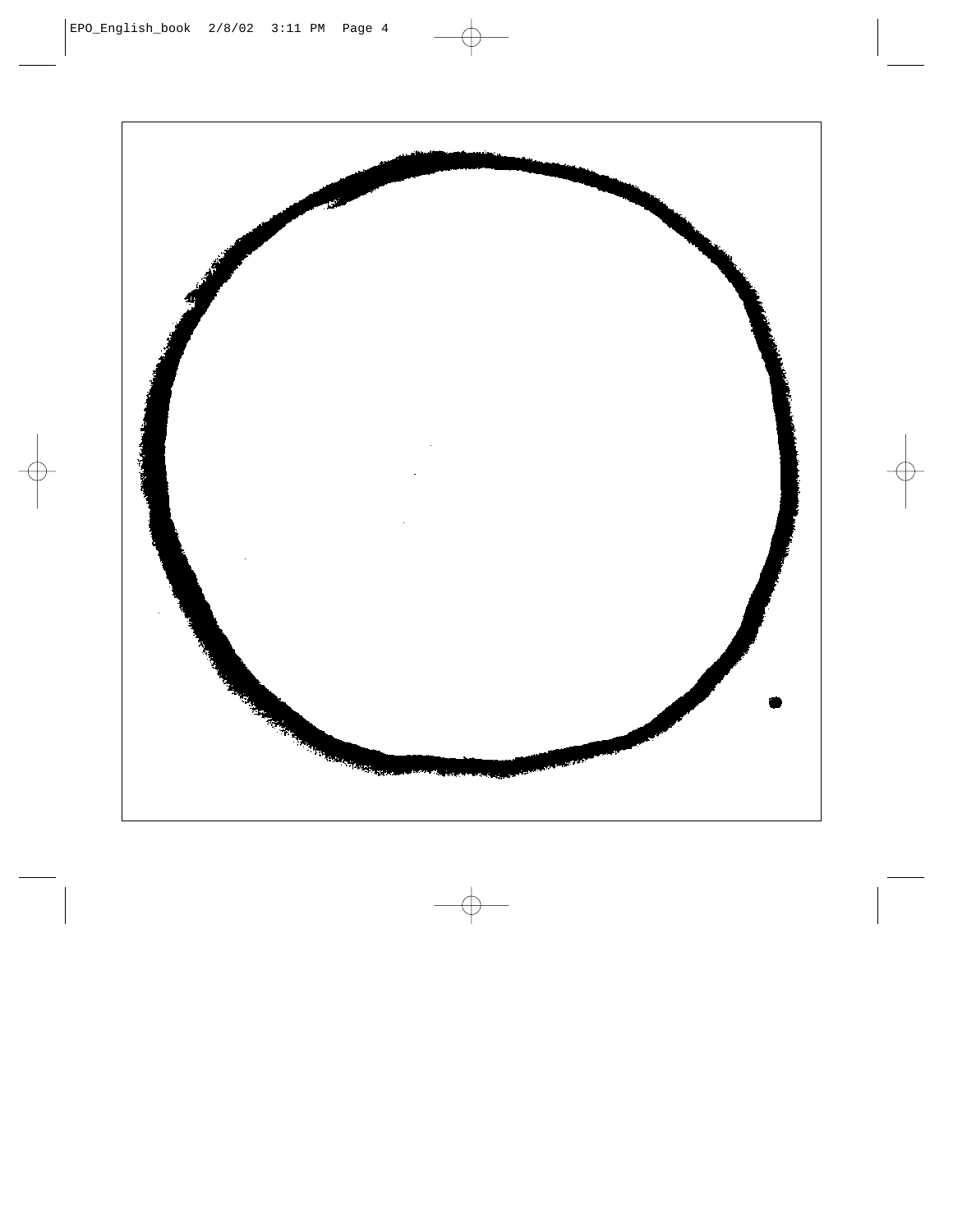The Sun is very big! Imagine this large circle is the Sun. Then the little dot would be the size of the Earth. Of course, the Earth is not this close to the Sun.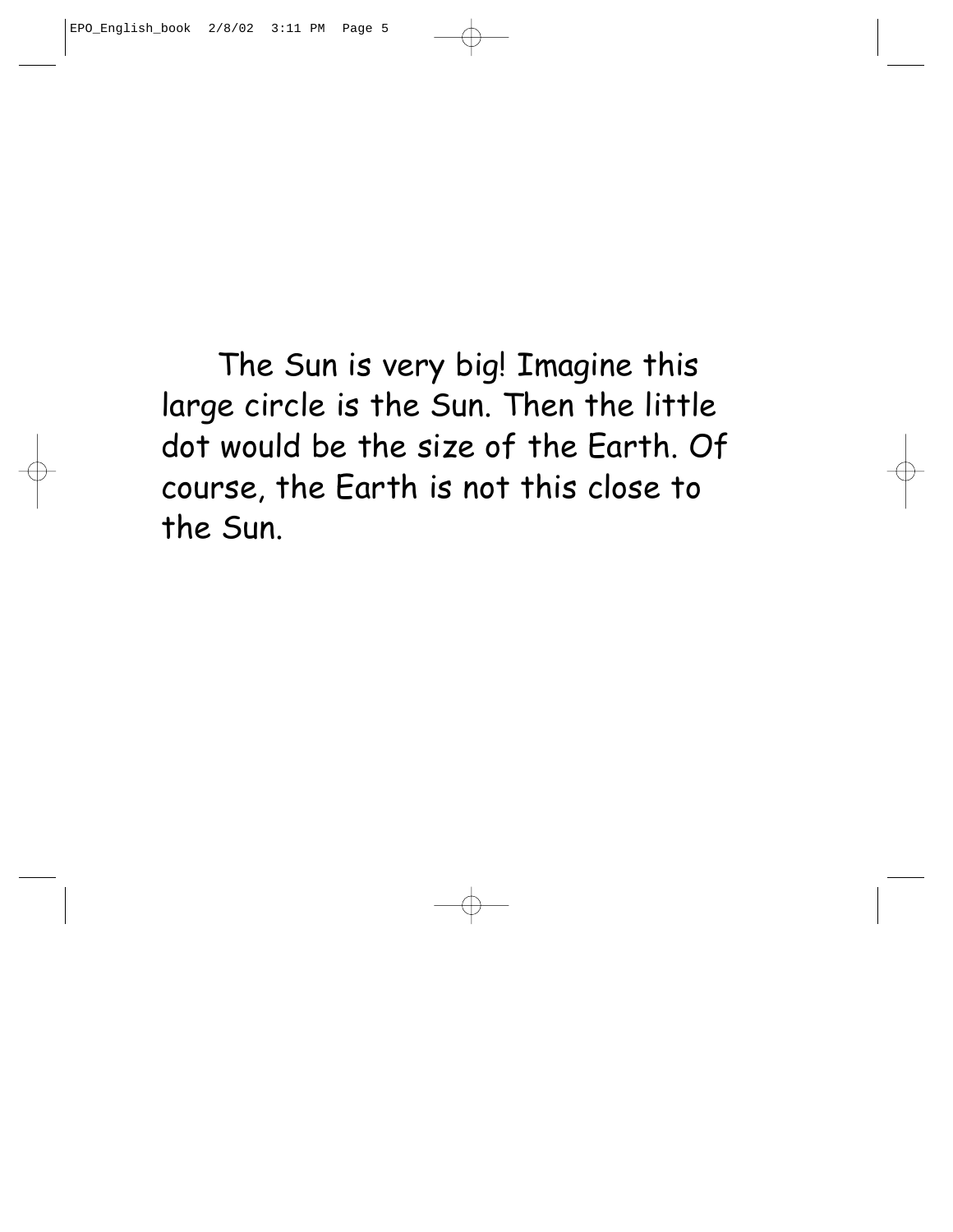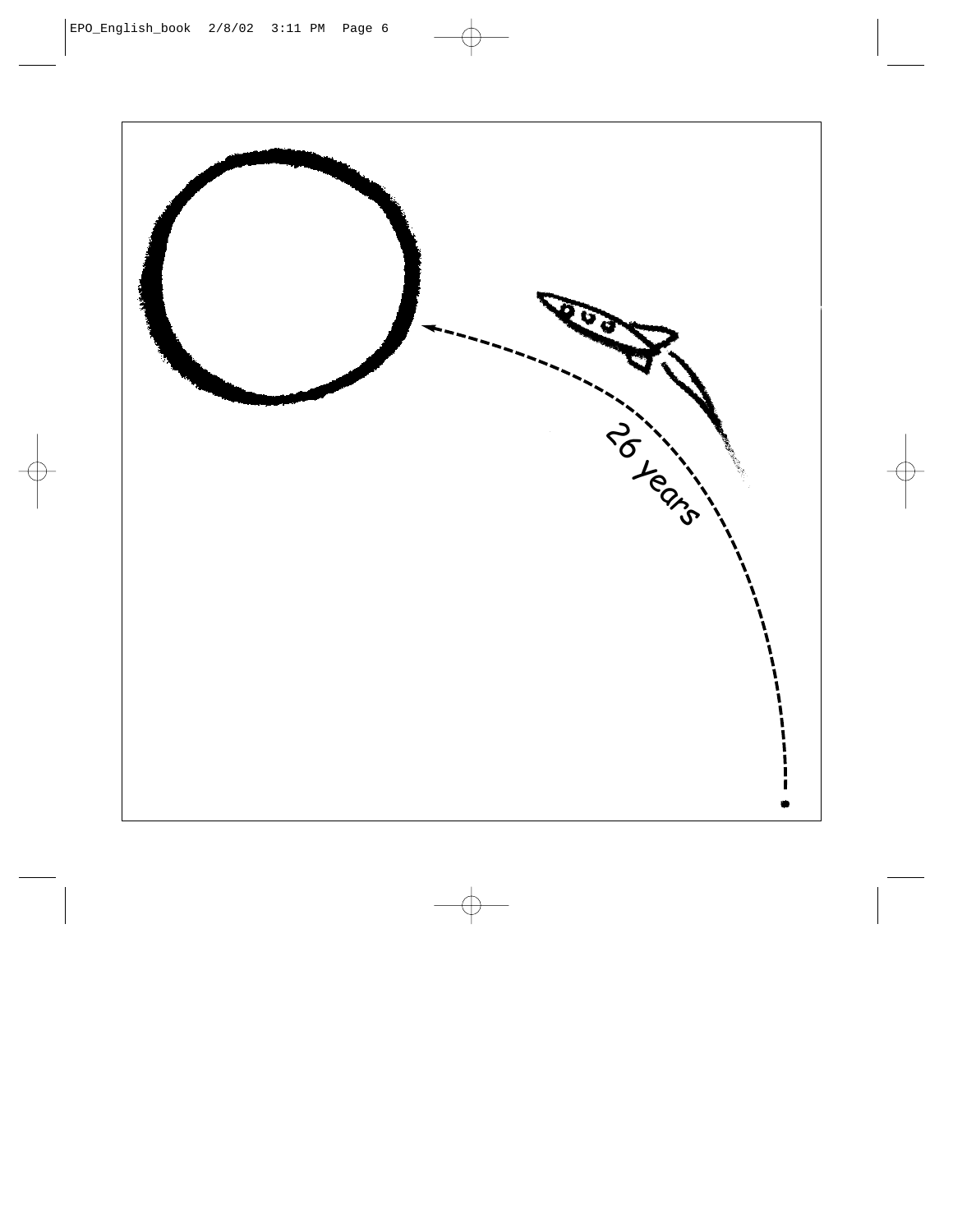The Sun seems small when we look at it because it is very far away. The Sun is 93 million miles from Earth! If somehow you could fly an airplane to the Sun, it would take you 26 years. How old would you be when you got to the Sun? How old would you be when you got back?

What do we get from the Sun? The Sun gives us heat and light necessary for us to live. Without the Sun, the Earth would be a frozen ball of ice.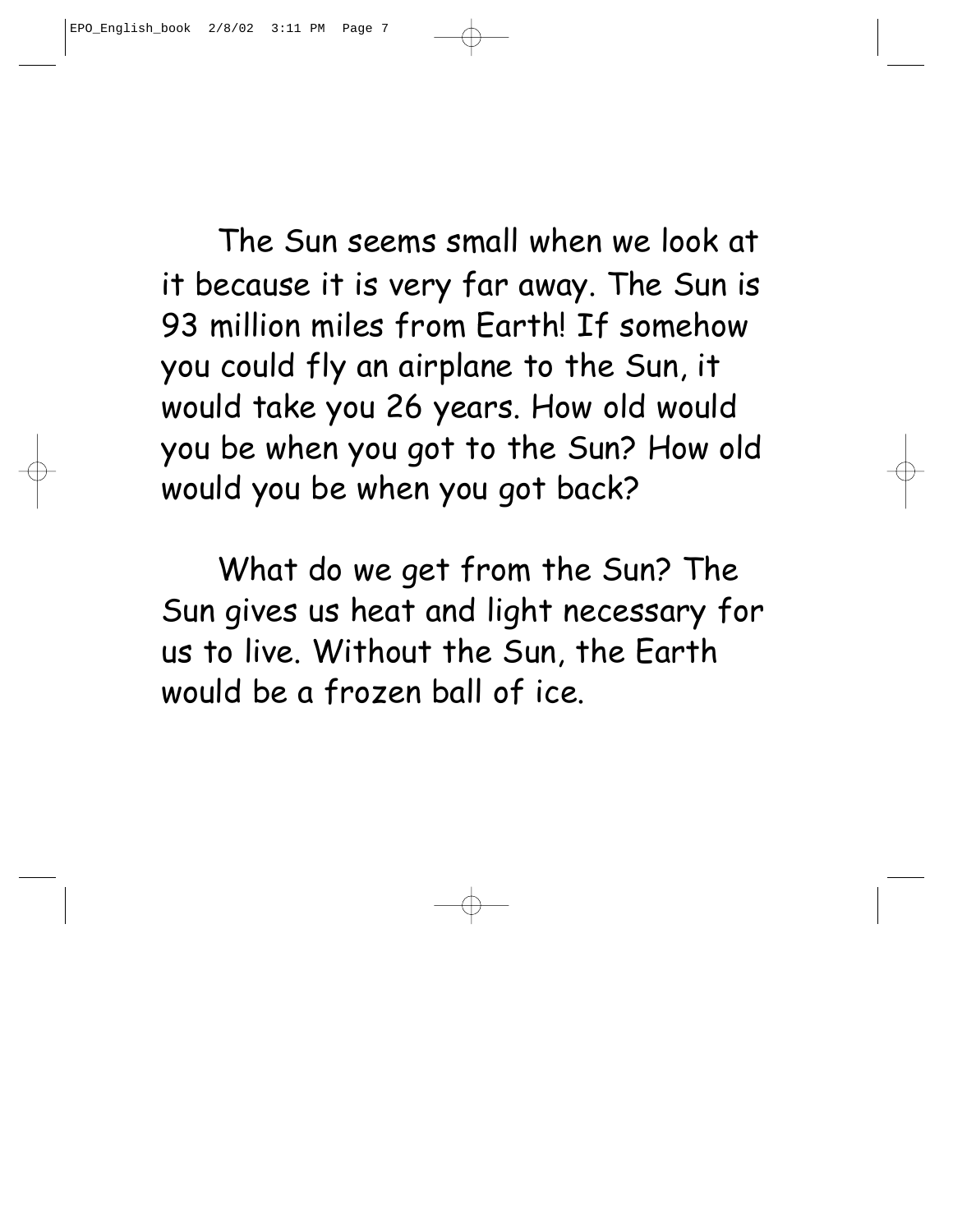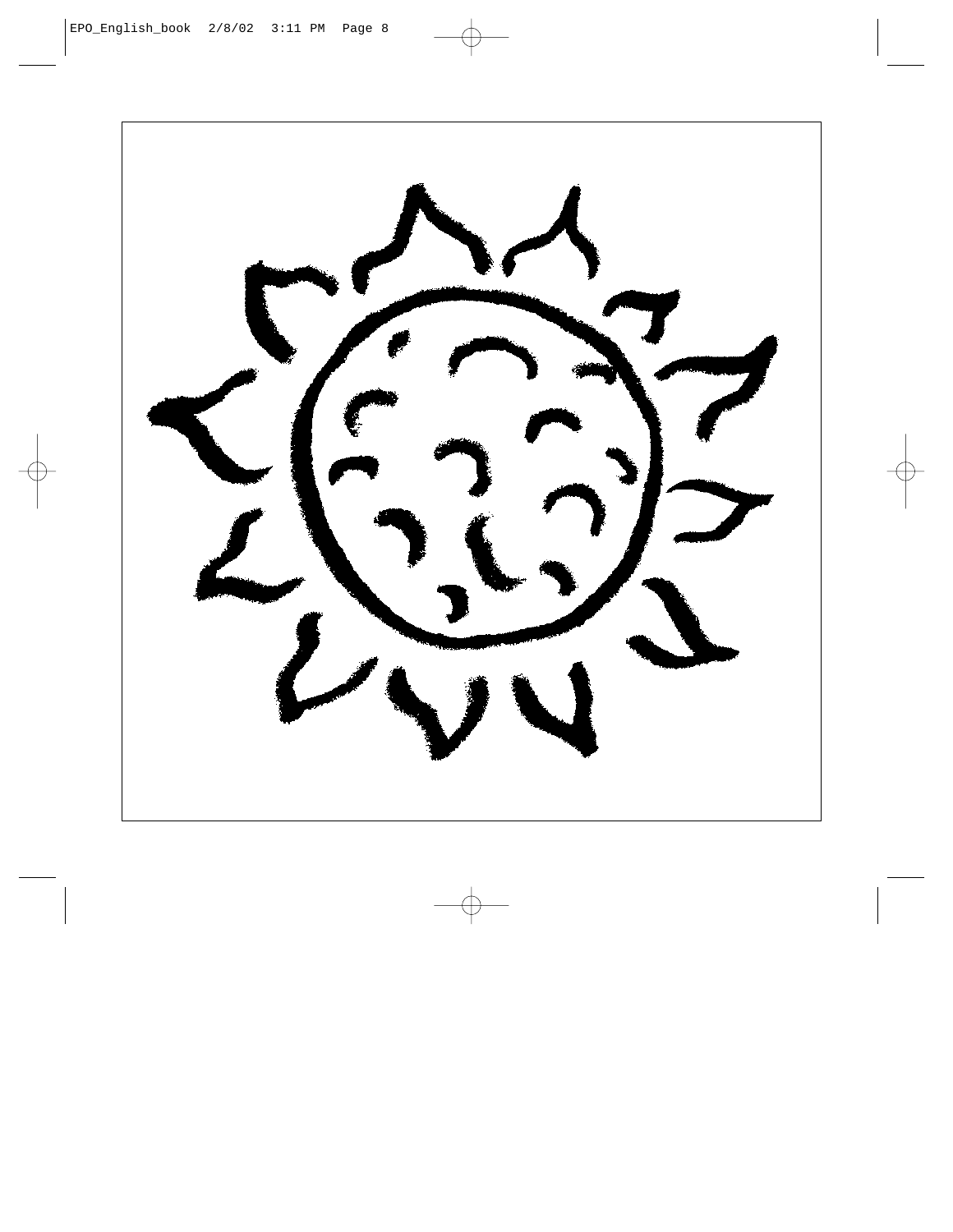The Sun is a very big ball of hot gases. The flame of a candle is also hot gases. If you look closely at the candle, you can see brighter and darker spots in the flame. The hot gases of the Sun also show darker and lighter spots, and the gases move and flow.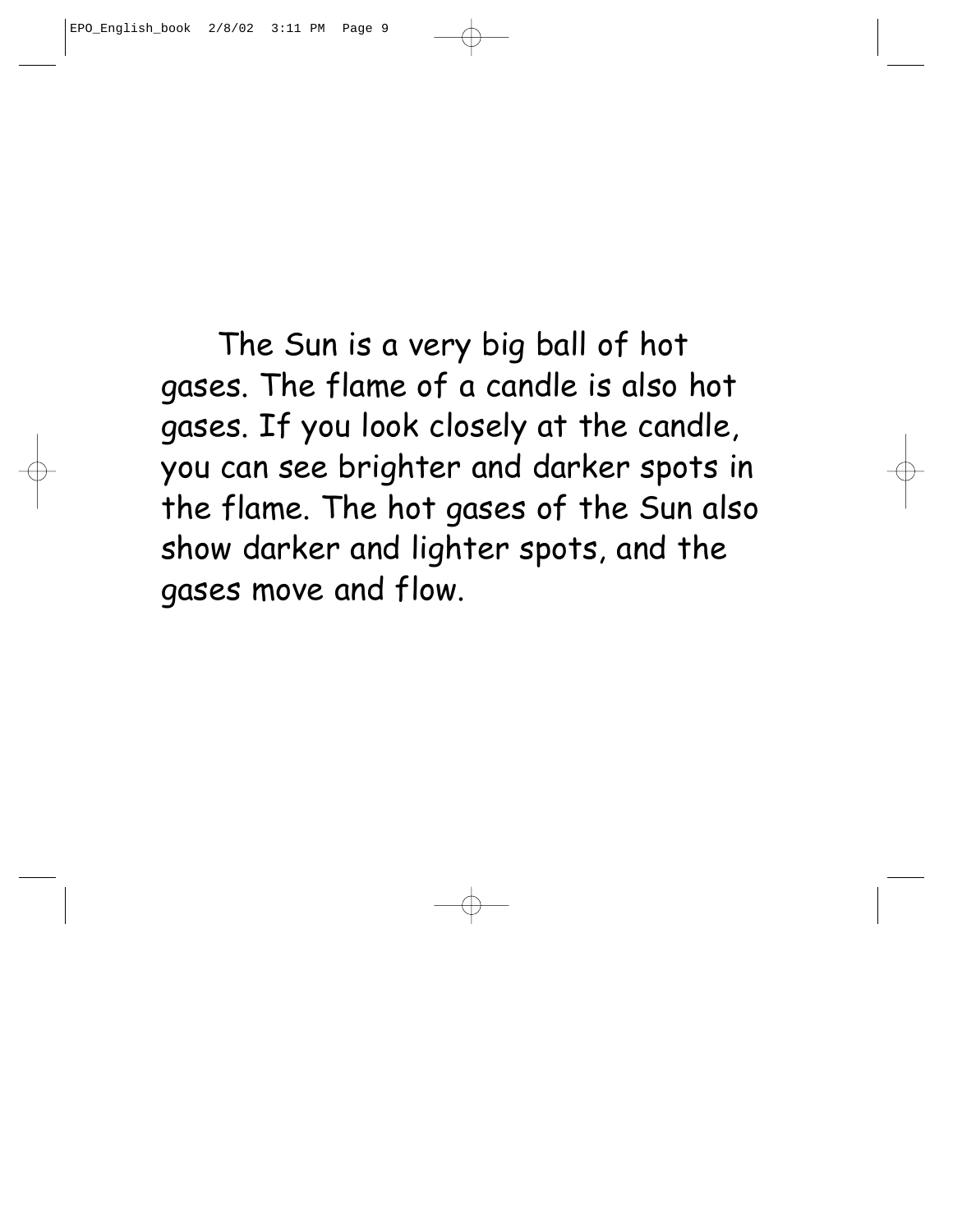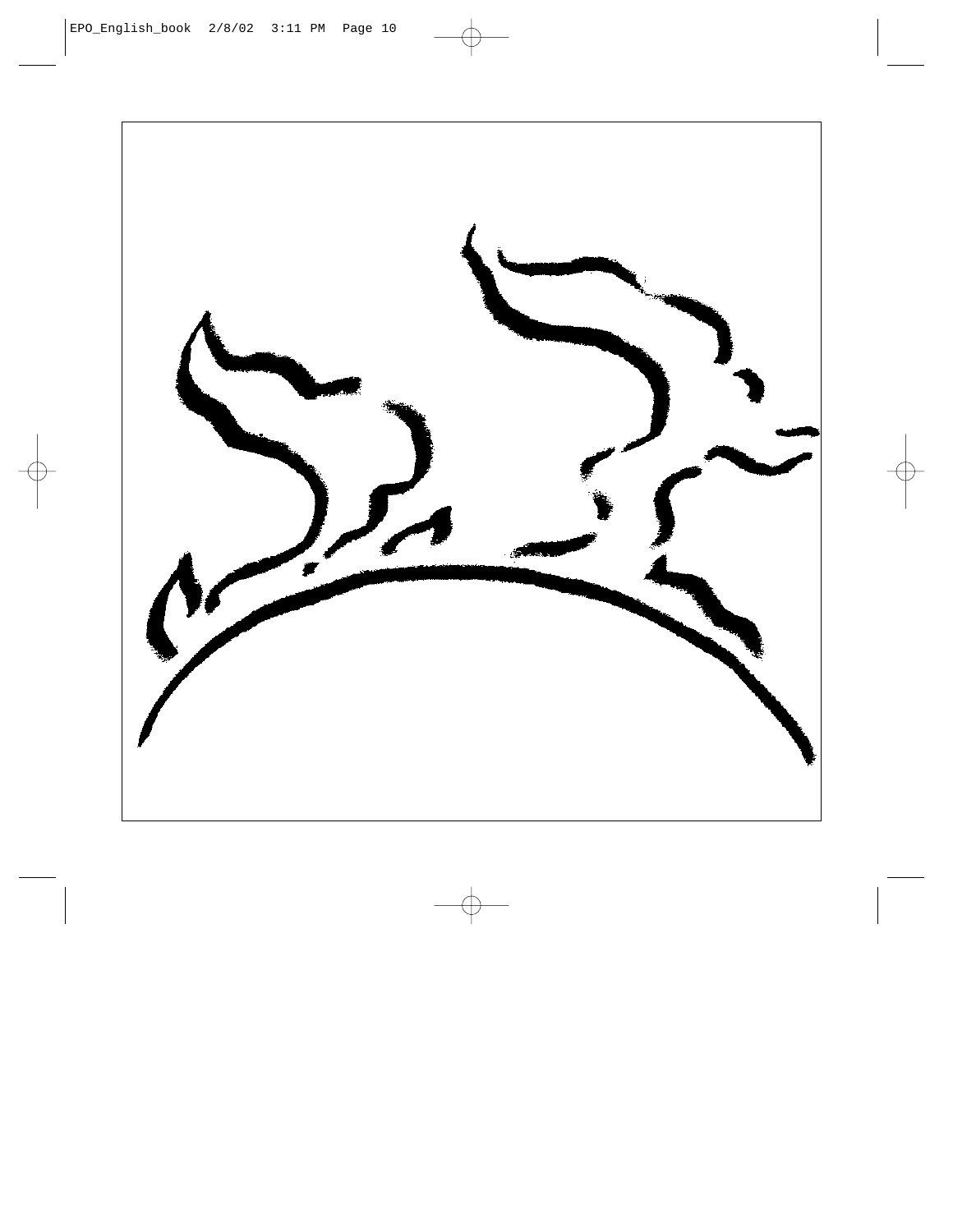The dark spots on the Sun are large storms called sunspots. They look small on the Sun but are, in fact, as large as the Earth or bigger. Can you imagine a storm as big as the Earth?

There are also huge explosions called solar flares in which the hot gases are spit away from the Sun - like spaghetti sauce that bubbles and spatters. These great storms blast material out of the Sun and into space.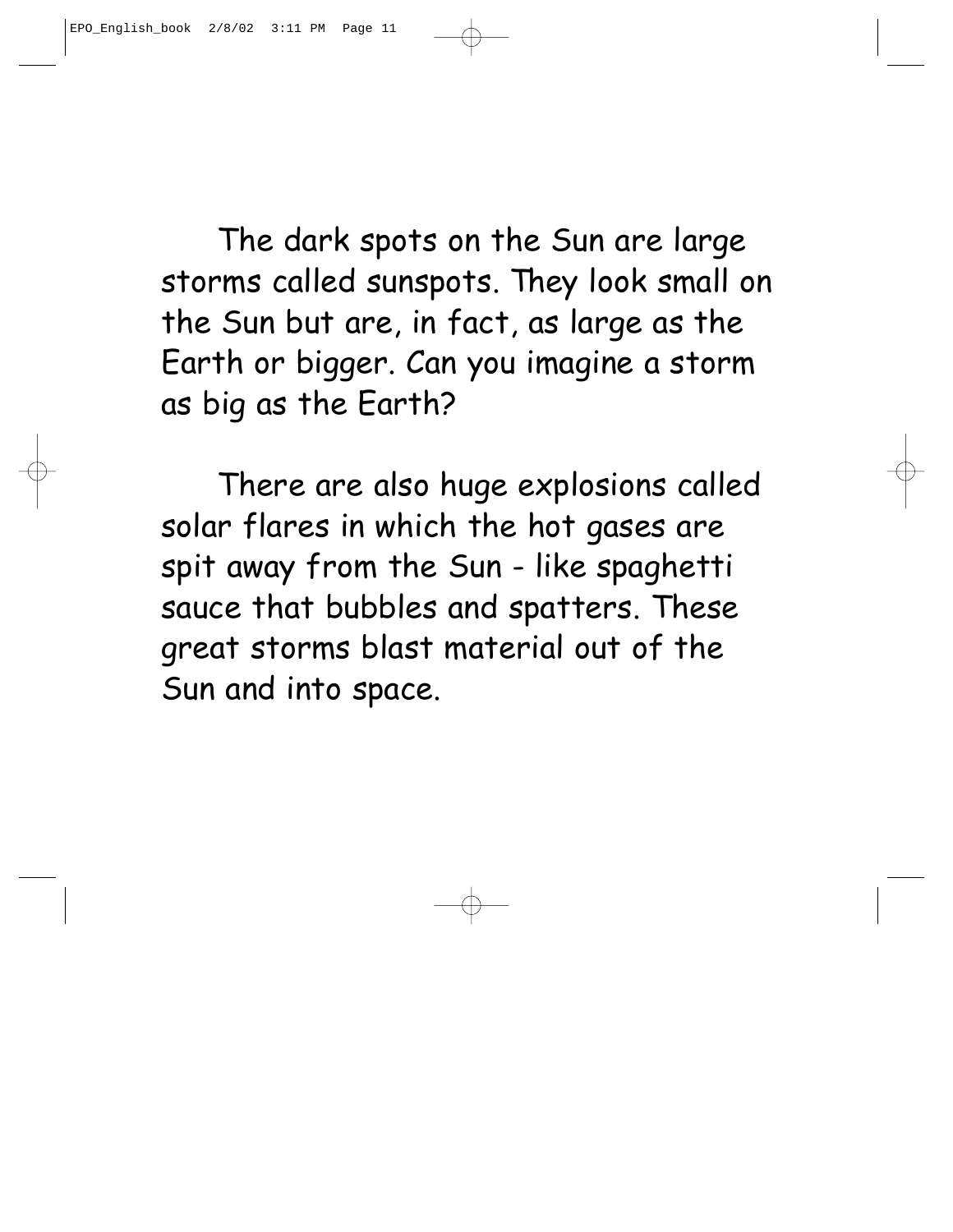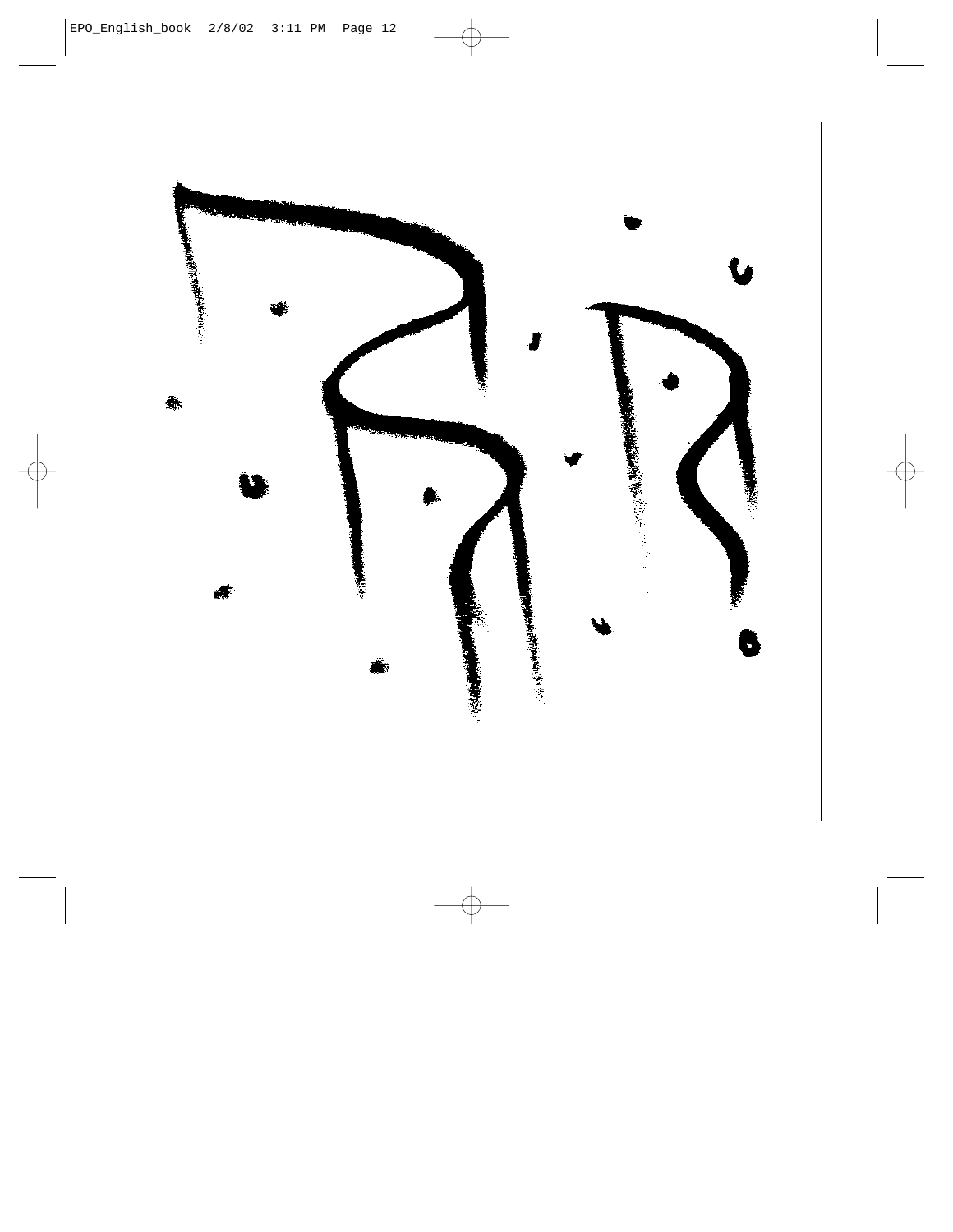Tiny particles that scientists call matter are always leaving the Sun. It is somewhat like the wind blowing. In fact, this stream of tiny particles is called solar wind. It takes one to five days for this wind to reach Earth. Sometimes the solar wind causes beautiful lights in the night sky, called auroras. These lights look like moving sheets of colors high in the sky.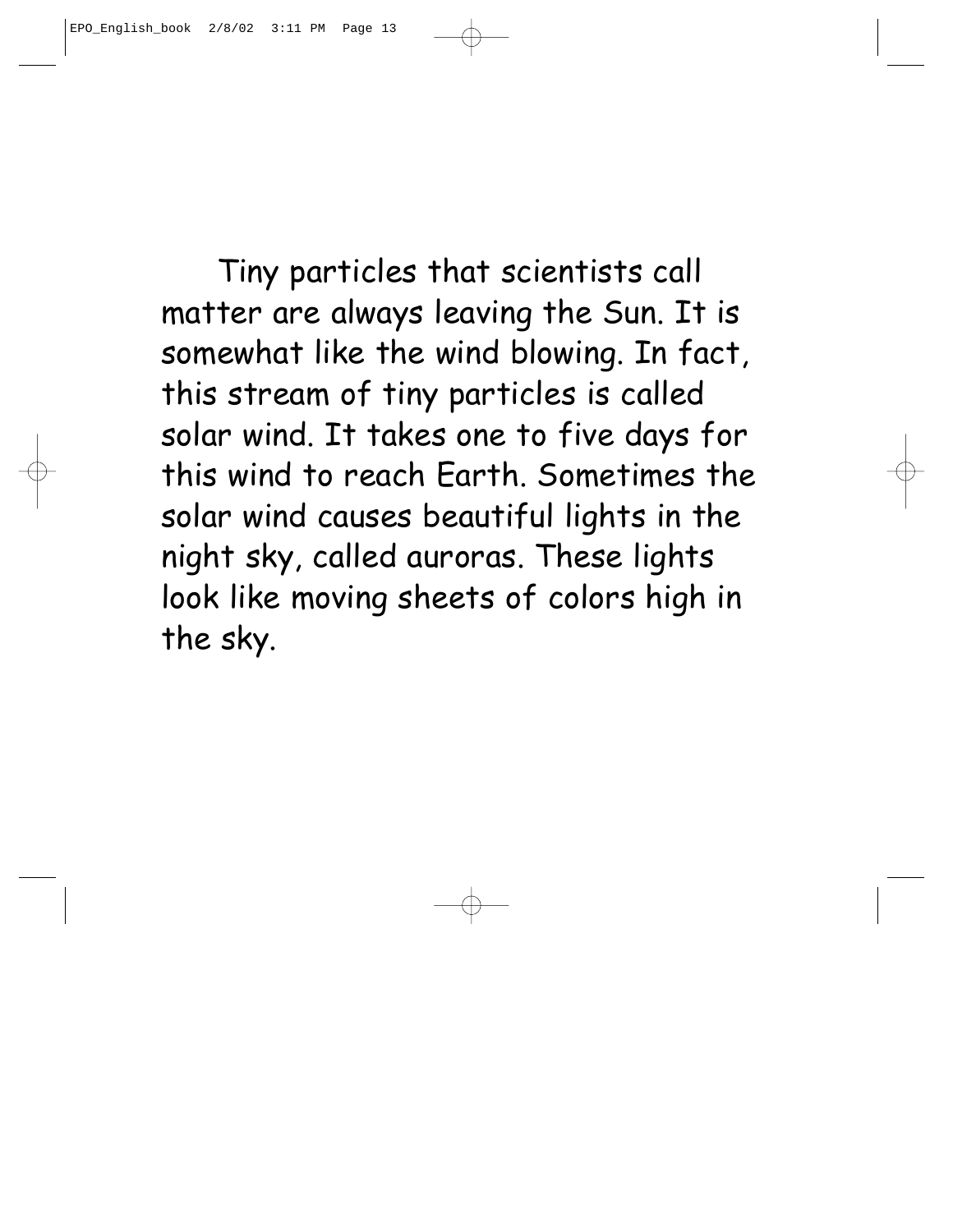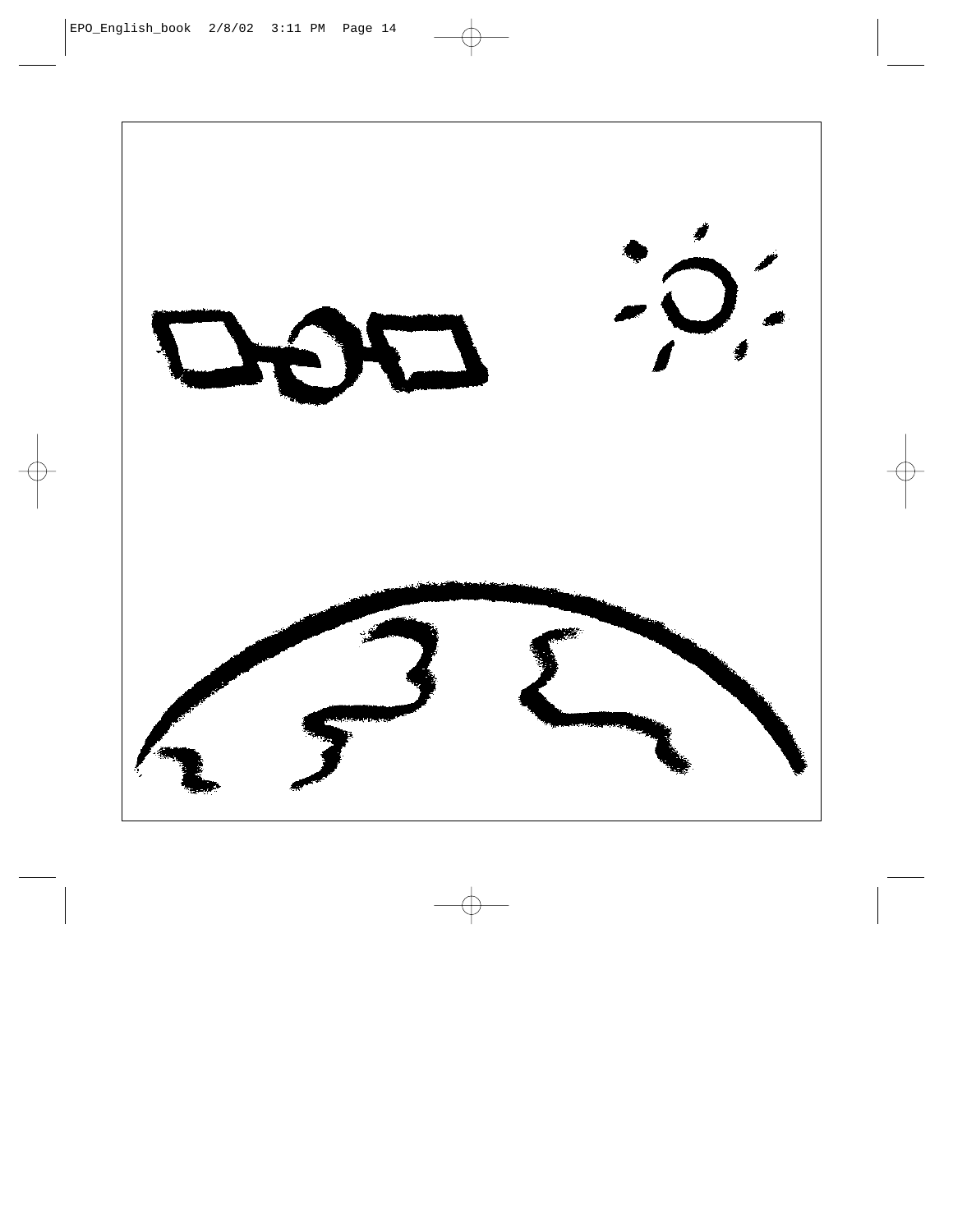Sometimes the solar winds can disrupt electricity, telephones, televisions, and radios. This can be very dangerous for police, firefighters, airplanes, and ships at sea.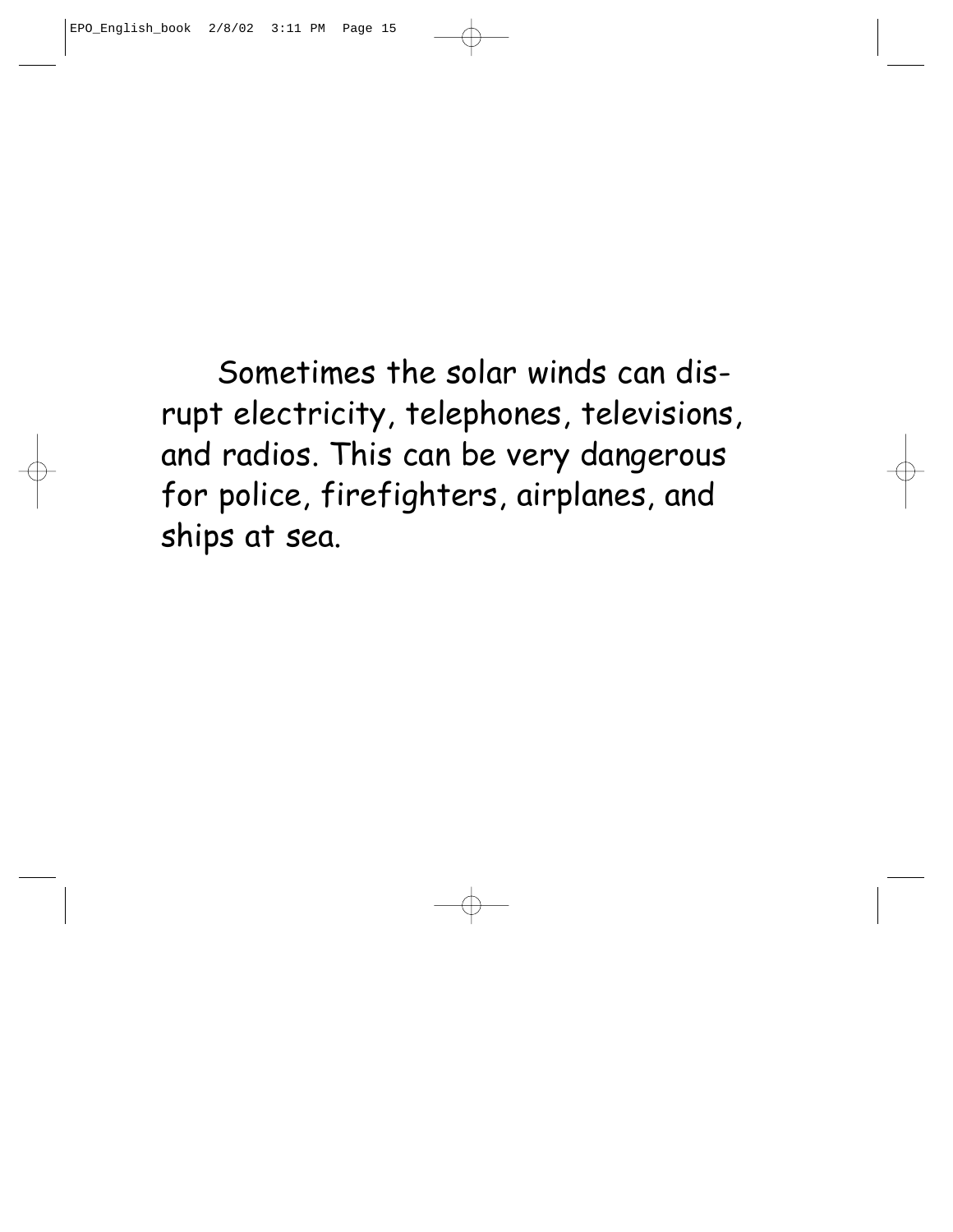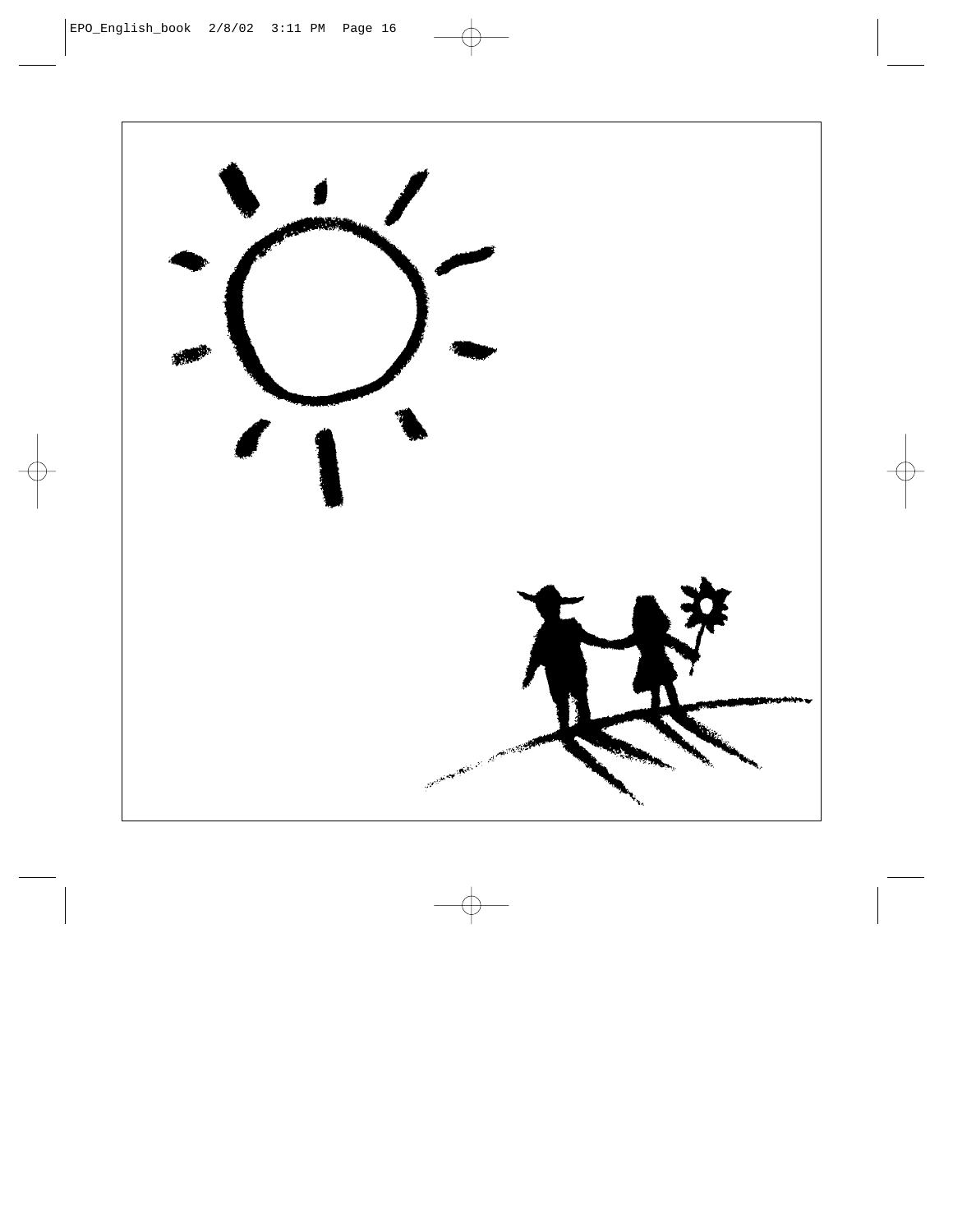The Sun is important to us because we need its warmth and light. Scientists also study the Sun to learn more about the Earth's weather and climate. NASA helps us to learn more about the Sun by sending satellites into space to study the space weather. Perhaps one day you can work for NASA, too!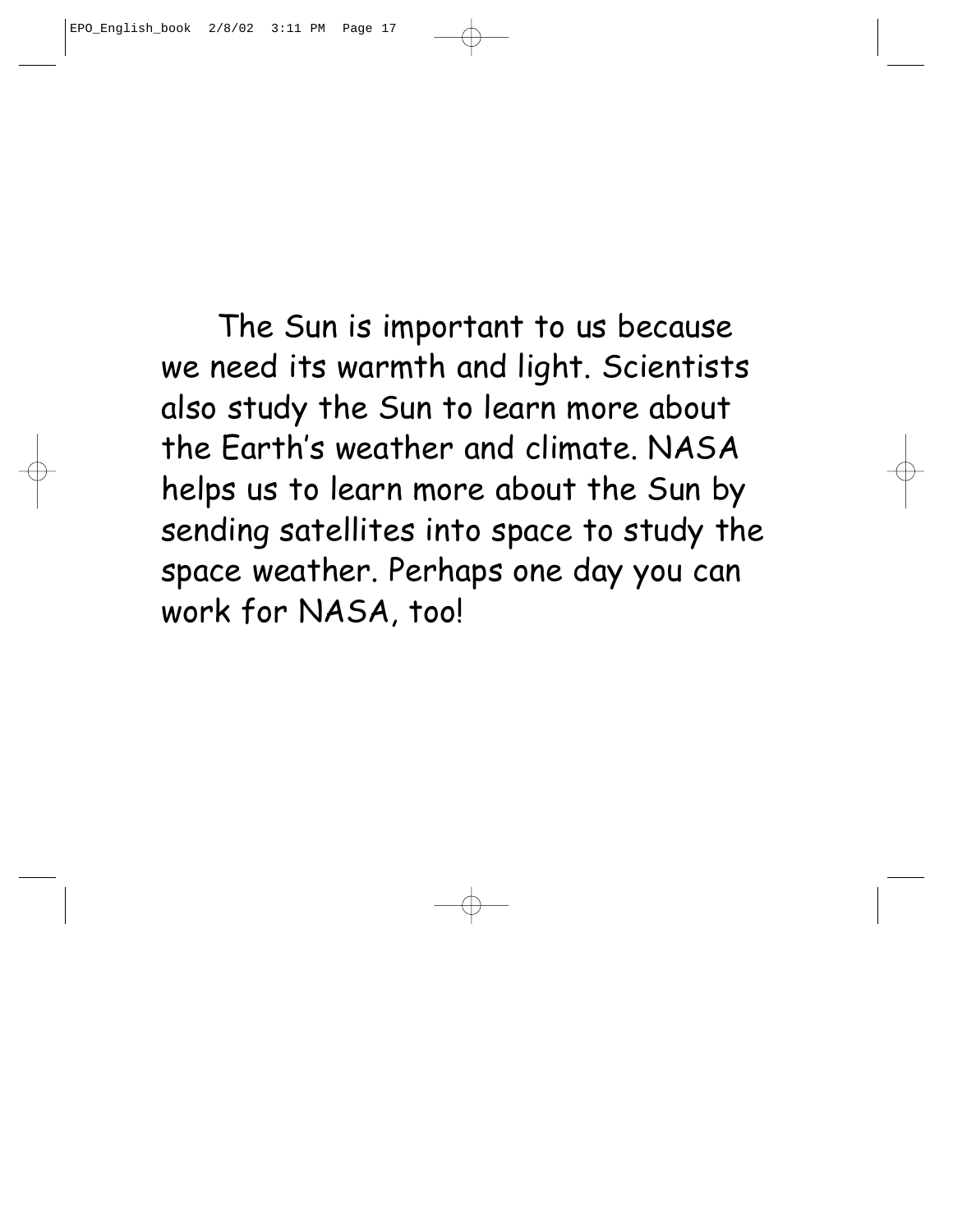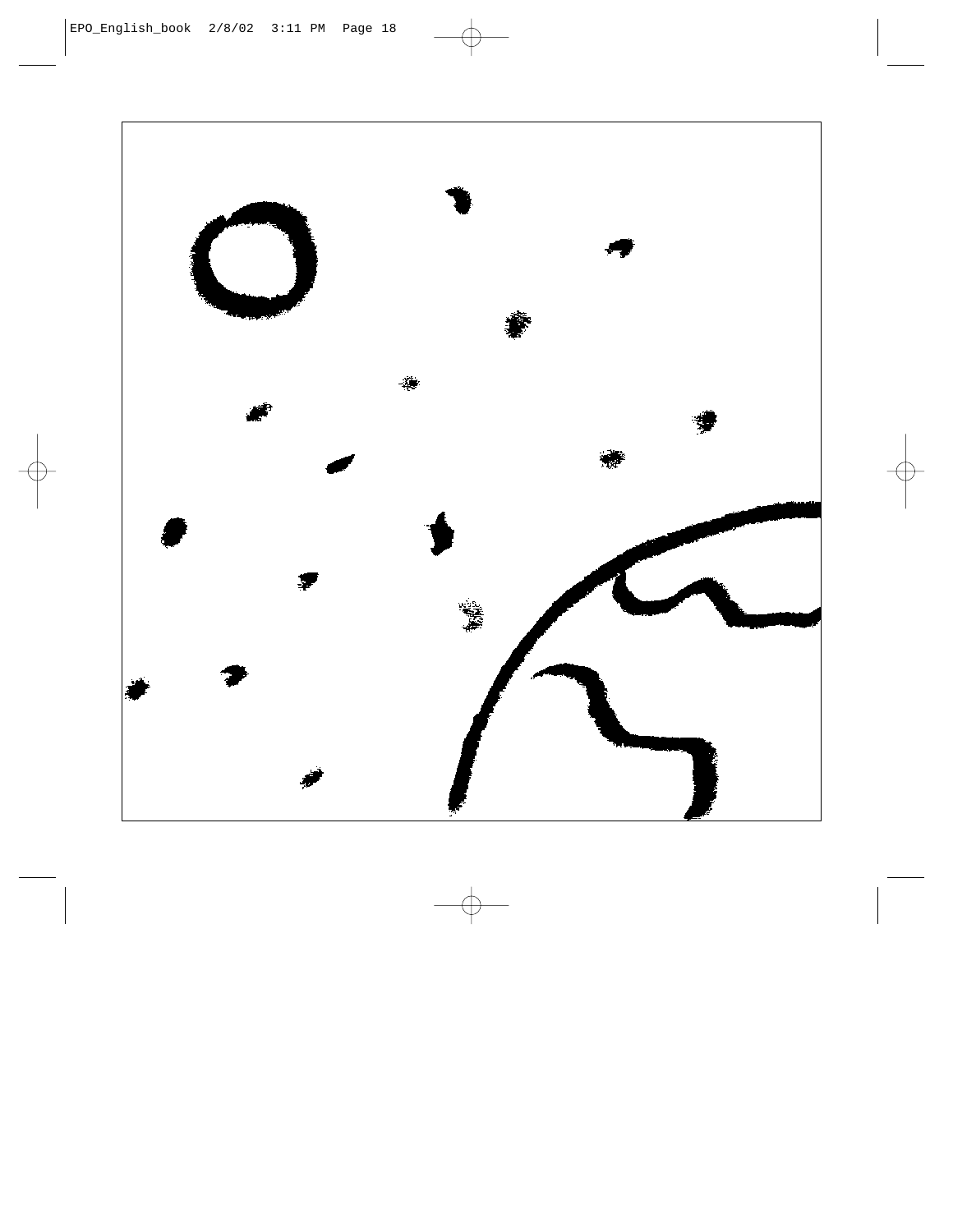The Sun - our very own star. It lights the daytime sky and gives us warmth just as the nighttime stars give the sky a special beauty.